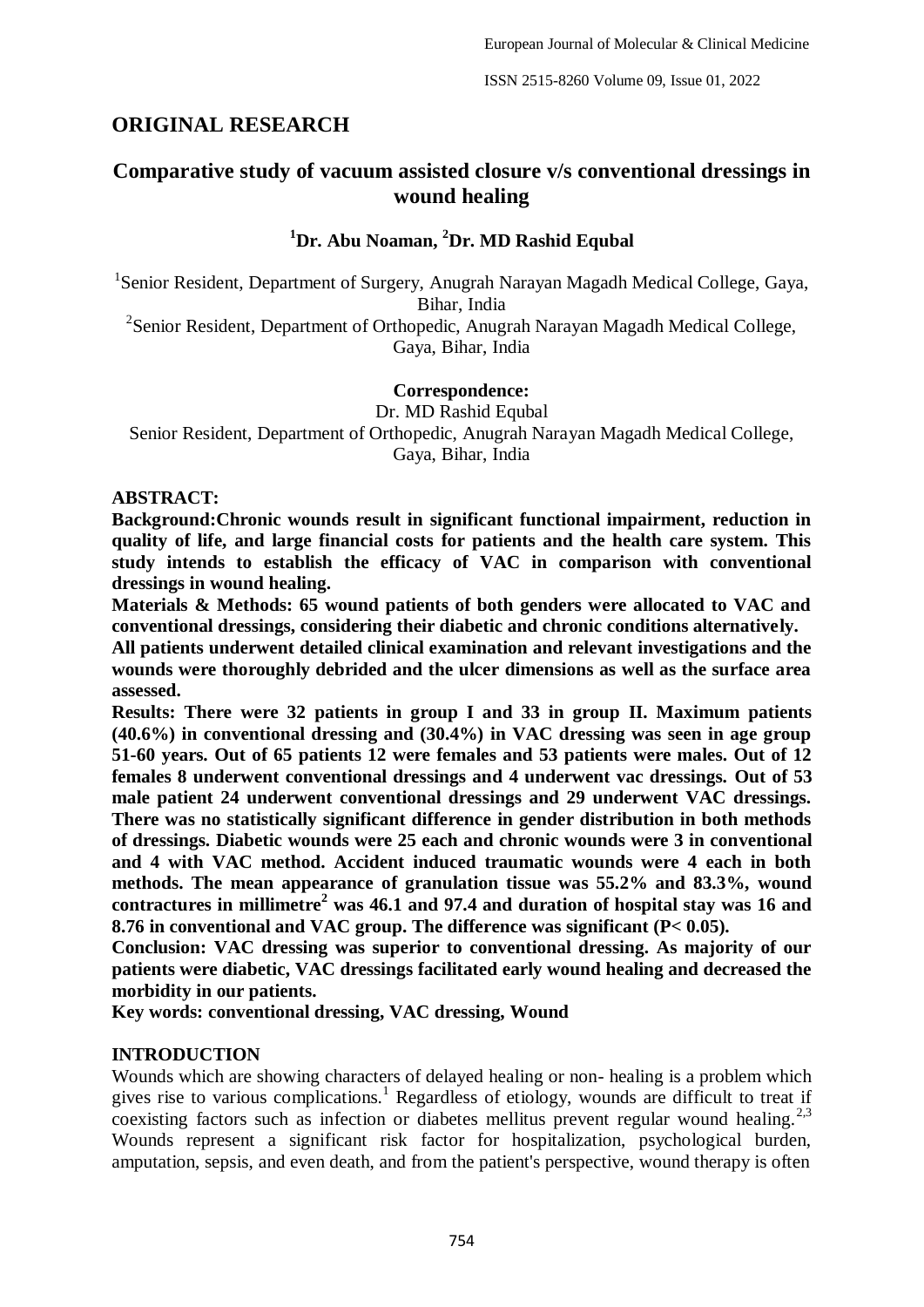ISSN 2515-8260 Volume 09, Issue 01, 2022

uncomfortable or painful. Chronic wounds result in significant functional impairment, reduction in quality of life, and large financial costs for patients and the health care system.<sup>4,5</sup> Chronic wounds are frequent problem in developing countries and affects at least 1% of the population and poses a heavy burden on both the patient and the service provider. Diabetes mellitus is the commonest cause especially in developing countries. <sup>6</sup>It is estimated that in the year 2014, around 422 million people worldwide were suffering from diabetes mellitus (WHO). The lifetime risk of developing limb ulcers mainly in the foot, among diabetics has been estimated to be  $15\%$ .<sup>7</sup>

Although wound dressing have been used for thousands of years, there exists no ideal dressing.<sup>8</sup> Surgical dressing of both open and closed wounds is based mainly on tradition, training and the surgeons own philosophy.<sup>9</sup> Modern wound-healing concepts include different types of moist dressings and topical agents, although only a few of these treatments have convincingly been shown to give higher wound closure rates compared with traditional wet gauze dressings. During the last two decades a wide variety of innovative dressing have been introduced.<sup>10</sup> Negative pressure wound dressing is a new technology that has been shown to accelerate granulation tissue growth and promote faster healing, thereby decreasing the period between debridement and definite surgical closure in large wounds.<sup>11</sup>Vacuum assisted closure (VAC) provides a new paradigm for wound dressing and is a wound management technique that exposes wound bed to controlled negative pressure by a way of closed system. It provides an ideal environment which is necessary for wound healing.<sup>12</sup>Hence, this study intends to establish the efficacy of VAC in comparison with conventional dressings in wound healing.

#### **MATERIALS & METHODS**

The present study comprised of 60 patients of both gendershaving wounds induced by diabetes, chronic infection or trauma.

The study was conductedat Anugrah Narayan Magadh Medical College, Gaya, Bihar, India. After obtaining clearance from ethical committee, patients were allocated to VAC and conventional dressings, considering their diabetic and chronic conditions alternatively; after explaining the options of treatment and taking their written informed consent. The selected patients were subjected to a detailed history elicitation including evaluation of risk factors, followed by clinical examination. They will then be subjected to HB%, TC, DC, ESR, BT, CT, HIV, HBsAg, blood grouping, HbA1C, RBS, FBS, PPBS, Blood urea, Serum creatinine and Urine routine-microscopy.

All patients underwent detailed clinical examination and relevant investigations and the wounds were thoroughly debrided and the ulcer dimensions as well as the surface area assessed. Before the start of VAC therapy, after initial debridement, the wound was photographed. Before surgical intervention at the end of VAC therapy, the final appearance of the wound was again noted and recorded. The patients were followed up on a daily basis in both test and control groups. The control group was subjected to dressings by conventional methods whereas the test group was subjected to topical negative pressure dressings and was left undisturbed for 3 days. Results were assessed statistically. P value less than 0.05 was considered significant.

#### **RESULTS**

**Table I Distribution of methods of dressing**

| <b>Dressing</b> | <b>Frequency</b> | <b>Percentage</b> |  |  |
|-----------------|------------------|-------------------|--|--|
| Conventional    |                  |                   |  |  |
| $\mathbf{A}$    |                  | 50.8              |  |  |
| Total           |                  |                   |  |  |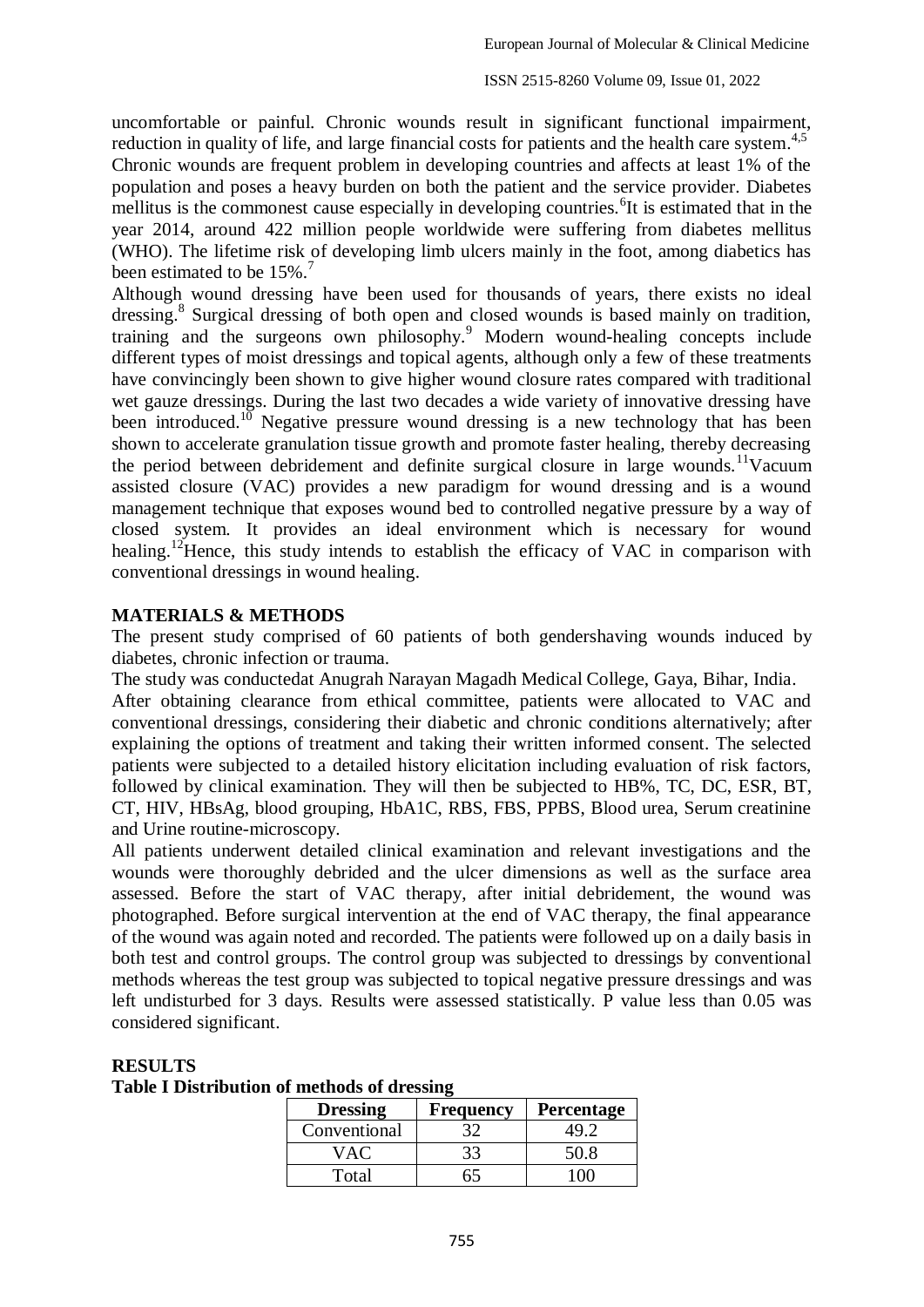Table I shows that there were 32 patients in group I and 33 in group II.



**Graph I Age distribution**

Graph I shows that maximum patients (40.6%) in conventional dressing and (30.4%) in VAC dressing was seen in age group 51-60 years.

|  |  | <b>Table II Gender distribution</b> |
|--|--|-------------------------------------|
|--|--|-------------------------------------|

| <b>Method</b> | <b>Gender</b> |        |              | X2    | P     |
|---------------|---------------|--------|--------------|-------|-------|
|               | <b>Male</b>   | Female | <b>Total</b> | value | value |
| Conventional  | 24            |        | 32           |       |       |
|               | 75.0%         | 25.0%  | 100.0%       |       |       |
| <b>VAC</b>    | 29            |        | 33           |       |       |
|               | 87.9%         | 12.1%  | 100.0%       |       |       |
| Total         | 53            | 12     | 65           | 1.790 | 0.181 |
|               | 81.5%         | 18.5%  | 100.0%       |       |       |

Table II shows that out of 65 patients 12 were females and 53 patients were males. Out of 12 females 8 underwent conventional dressings and 4 underwent vac dressings. Out of 53 male patient 24 underwent conventional dressings and 29 underwent VAC dressings.There was no statistically significant difference in gender distribution in both methods of dressings.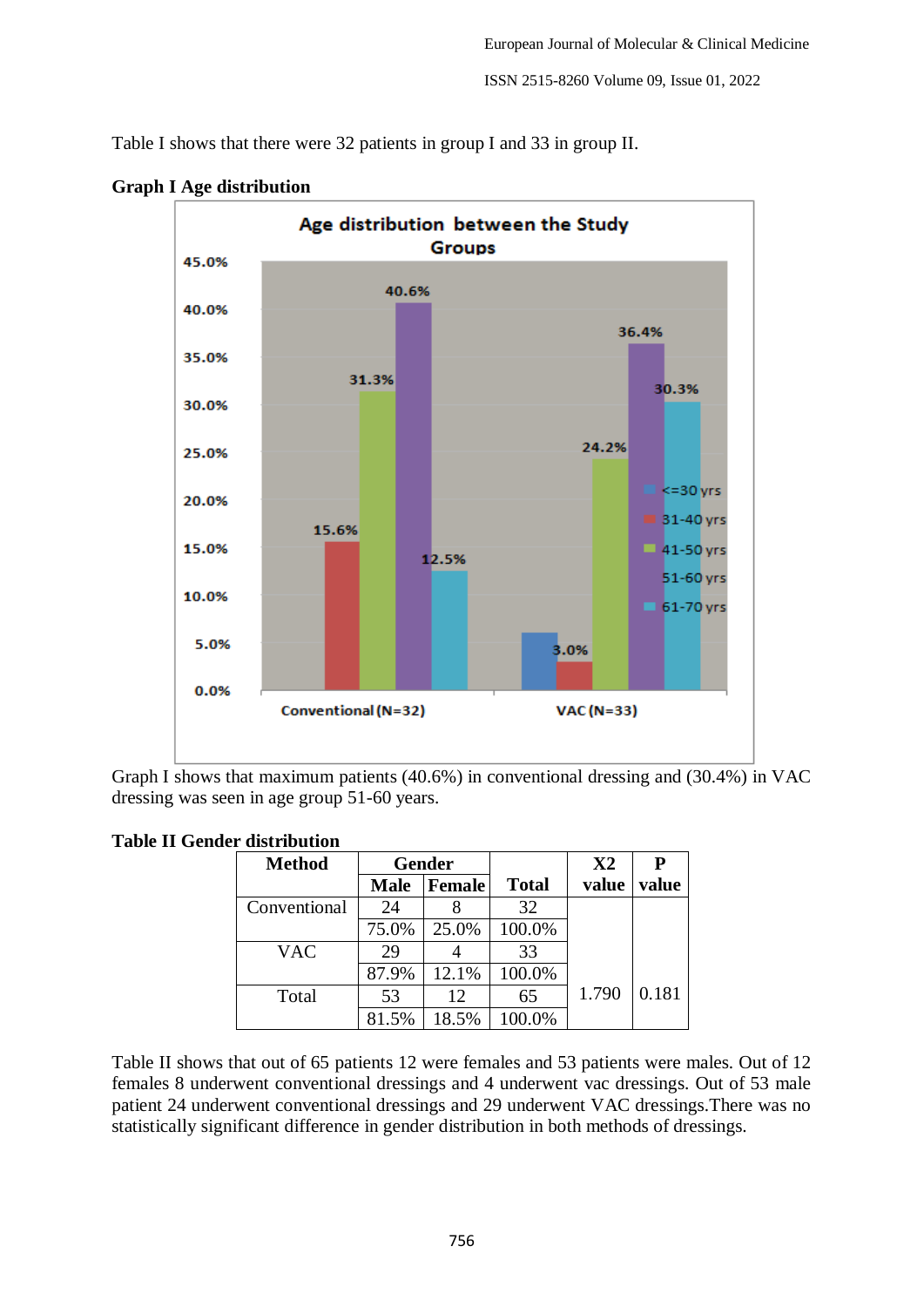ISSN 2515-8260 Volume 09, Issue 01, 2022

| <b>Method</b> |                 | <b>Type of wounds</b> |               |    |       |       |
|---------------|-----------------|-----------------------|---------------|----|-------|-------|
|               | <b>Diabetic</b> | <b>Chronic</b>        | <b>Trauma</b> |    |       |       |
| Conventional  |                 |                       |               | 32 | 0.128 | 0.721 |
| VAC           |                 |                       |               | 33 |       |       |
| Total         |                 |                       |               |    |       |       |

**Table III Type of wound in both methods of dressings**

Table III shows that diabetic wounds were 25 each and chronic wounds were 3 in conventional and 4 with VAC method. Accident induced traumatic wounds were 4 each in both methods.

#### **Table IVComparison of parameters**

| <b>Method</b>                     | Conventional   VAC   P value |      |      |
|-----------------------------------|------------------------------|------|------|
| Appearance of granulation tissue  | 55.2                         | 83.3 | 0.04 |
| Wound contractures in millimetre2 | 46.1                         | 974  | 0.O2 |
| Duration of hospital stay         | 16                           | 8.76 | 0.05 |

Table IV shows that mean appearance of granulation tissue was 55.2% and 83.3%, wound contractures in millimetre<sup>2</sup> was 46.1 and 97.4 and duration of hospital stay was 16 and 8.76 in conventional and VAC group. The difference was significant (P< 0.05).

## **DISCUSSION**

In this study it is demonstrated that the use of vacuum therapy in wounds resultsin improved wound healing compared to conventional moist gauze therapy.<sup>13</sup> This isreflected by on average healthier wound conditions i.e. faster healing, rapidappearance of granulation and decreased hospital stay. One of the importantadvantages of vacuum therapy is the fact that healthier wound conditions wereachieved without intermediate debridement.<sup>14</sup>In most of the conventionally treatedpatients, debridement was necessary to remove slough. Correction of anemia doneusing hematinics and blood transfusion whenever necessary.<sup>15</sup>Appropriate antibioticsused after empirical therapy after considering culture and sensitivity. Diffuseatherosclerosis noted in 49 patients. Glycaemic control achieved using regular insulinif needed along acting insulin(basalog) also added.<sup>16</sup>

In our study granulation tissue appeared at the end of the six days of therapy83.3% in VAC therapy and in conventional therapy it was 55.2%. Our study iscomparable in appearance of granulation tissue. Also comparable to Joseph et al<sup>17</sup> in which granulation tissue appearance was 81.5% in VAC therapy vs54.3%in conventional dressings. It is also comparable to Abidliet  $al^{18}$  in whichappearance of granulation tissue in was 79.4% in VAC therapy and 55.38 inconventional therapy.

Hospital stay in our study was average of 8.76 days for VAC dressings and forconventional dressings it was 16 days, skin grafting was done. There is significantreduction in hospital stay in VAC dressings compared to conventional dressing owing84to decreased antibiotic use, need for lesser number of dressings and good qualitywound for skin grafting.

Our study is comparable with AtefBayoumiet  $al<sup>19</sup>$  in terms of wound contractureat end of one week of VAC dressings. Average size of wound in our study was 94.58cm2 and 106.5 cm2 VAC and conventional groups respectively. Contracture of woundfor VAC dressings was 10.3% and 4.3% in conventional dressings in our study, compared to AtefBayoumi et  $al<sup>19</sup>$  in with wound contracture was 10.76% and 2.05% with the initial size of wound.

Peter A blumeet  $al^{20}$  conducted a study to evaluate safety and clinical efficacy of negative pressure wound therapy (NPWT) compared with advanced moist wound therapy (AMWT) to treat foot ulcers in diabetic patients. It was multicentre randomized controlled trial in which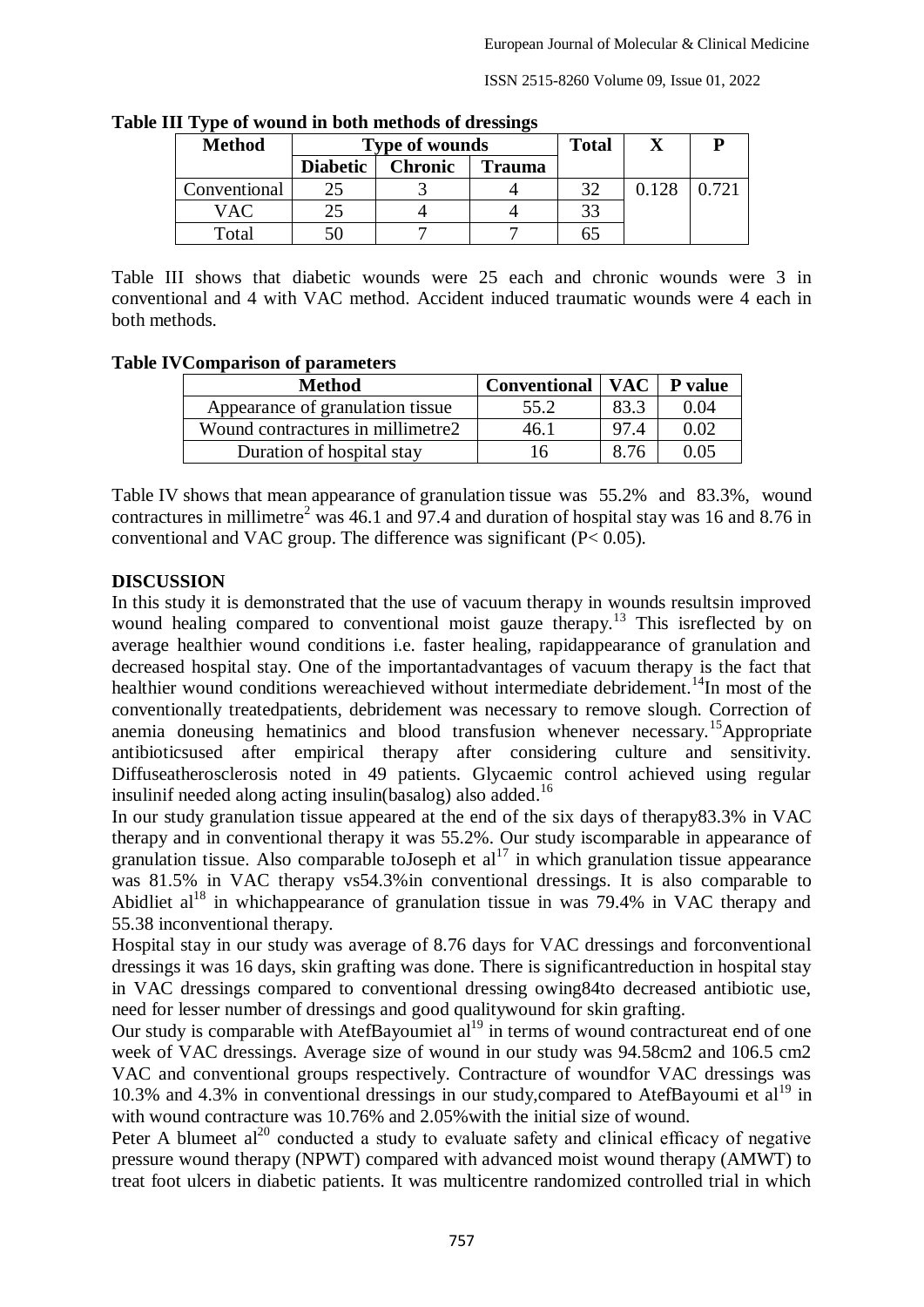342 patients with a mean age of 58 years were enrolled 79% were male.Patients whose wounds achieved ulcer closure were followed at 3 and 9 months. Results of the study showed that a greater proportion of foot ulcers achieved complete ulcer closure with NPWT (73 of 169, 43.2%) than with AMWT (48 of 166, 28.9%) within the 112-day active treatment phase(P<0.007).The Kaplan-Meiermedian estimate for 100% ulcer closure was 96 days(95% CI 75.0–114.0) for NPWT and not determinable for AMWT ( $P < 0.001$ ). NPWT patients experienced significantly (P 0.035) fewer secondary amputations. The proportion of home care therapy days to total therapy days for NPWT was 9,471 of 10,579 (89.5%) and 12,210 of 12,810(95.3%) for AMWT.In assessing safety,no significant difference between the groups was observed in treatment-related complications such as infection, cellulitis, and osteomyelitis at 6 months. Study concluded that NPWT appears to be a safe and more efficacious than AMWT for the treatment of diabetic foot ulcers.

## **CONCLUSION**

We found that VAC dressing was superior to conventional dressing. As majority of our patients were diabetic, VAC dressings facilitated early wound healing and decreased the morbidity in our patients.

#### **REFERENCES**

- 1. K. Priyatham, y. PrabhakaraRao, G. Sathyanavamani, D. Poornima et al.comparision of vacuum assisted closure vs conventional moist dressings in themanagement of chronic wounds. IOSR journal of dental and medical sciences,2009;15(2):35-49
- 2. AmitKumarCJain,Dr.AjitKumarVarma, Dr.Mangalandan, Dr.ArunBal,Dr. Harish Kumar et al. Negative pressure wound therapy in salvaging the diabeticfoot an A.I.M.S. experience. The journal of diabetic foot complications,2011;3(1):13-16
- 3. Iynette A, MD; Stephan, MD; Michael Chang, MD; I Wayne Menidith, MD; JohnT Owing MD, et al. The vacuum assisted closure device, A method of securingskingrafts andimproving grafts survival,Arch Surg,2002;1337:930-934.
- 4. Adrian Barbul, David T. Efron, Sandra L. Kavalukus et al, Schwartz's principlesofsurgery; McGrawHill: 10 th edition; 242-268.
- 5. Michael Earley et al, Bailey and Love's short practice of surgery; CRC press;26thedition;24-29.
- 6. Mendoza CB, Postlethwait RW, Johnson WD. Incidence of wound disruption followingoperation.*Arch Surg*. 1970;101:396.
- 7. Holt D, Kirk SJ, Regan MC, et al. Effect of age on wound healingin healthyhumans.*Surgery*. 1992;112:293.
- 8. Hopf HW, Hunt TK, West JM, et al. Wound tissue oxygen tension predicts theriskofwound infection insurgical patients.*ArchSurg*. 1997;132:997
- 9. Greif R, Akca O, Horn EP, et al. Supplemental perioperative oxygen to reduce theincidence of surgical-wound infection. Outcomes Research Group. *N Engl J Med*.2000;342: 161.
- 10. Kurz A, Sessler D, Leonhardt R. Perioperative normothermia to reduce theincidence of surgical-wound infection and shorten hospitalization. *N Engl J Med*.1996;334:1209.
- 11. Ehrlich HP, Hunt TK. Effects of cortisone and vitamin A on wound healing. *AnnSurg*. 1968;167:324.
- 12. AnsteadGM.Steroids,retinoids,andwoundhealing. *AdvWoundCare*. 1998;11:277.
- 13. Ferguson MK. The effect of antineoplastic agents on wound healing. *SurgGynecolObstet*. 1982;154:421.
- 14. Larson DL. Alterations in wound healing secondary to infusion injury. *ClinPlastSurg*. 1990;17:509.